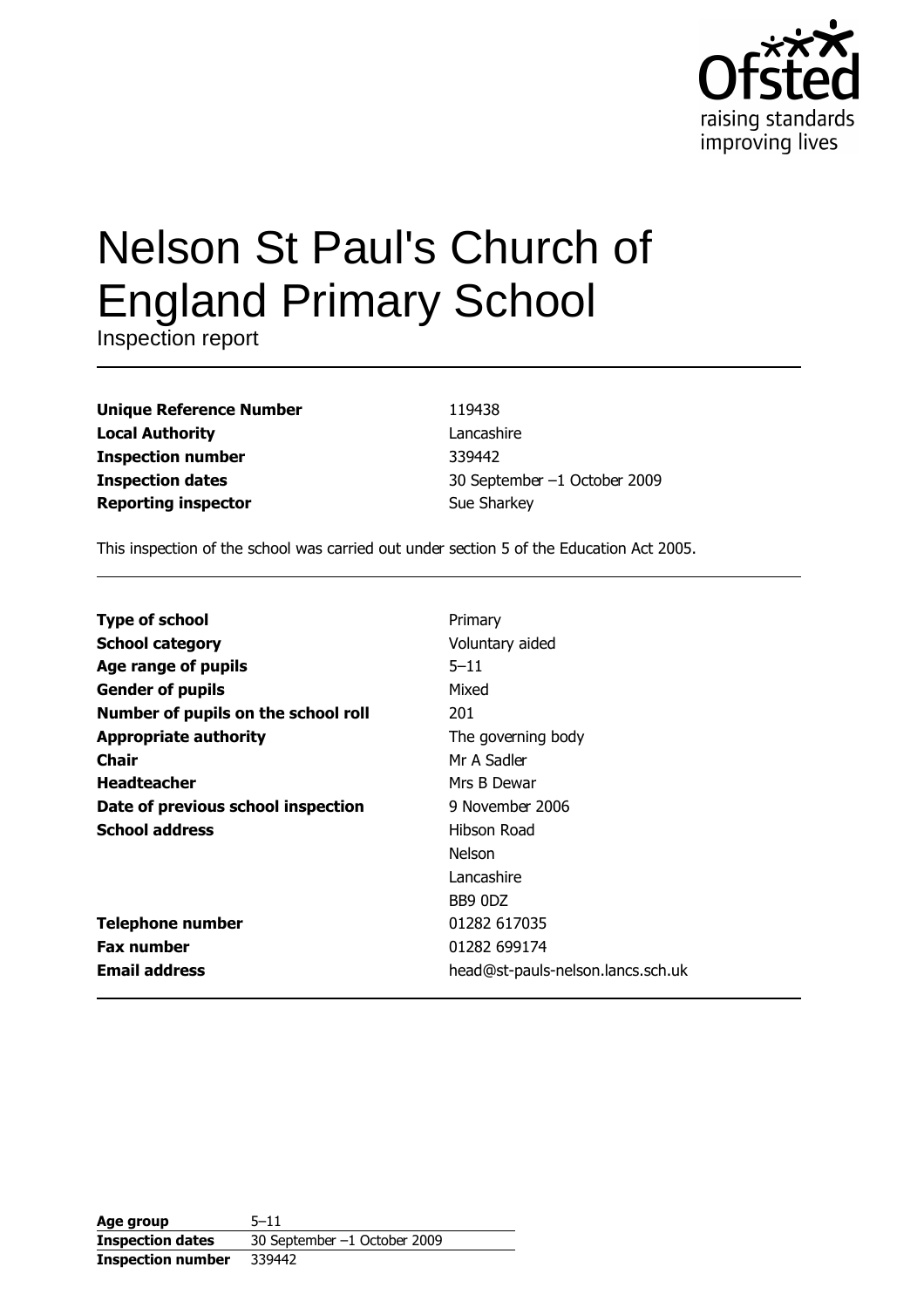The Office for Standards in Education, Children's Services and Skills (Ofsted) regulates and inspects to achieve excellence in the care of children and young people, and in education and skills for learners of all ages. It regulates and inspects childcare and children's social care, and inspects the Children and Family Court Advisory Support Service (Cafcass), schools, colleges, initial teacher training, work-based learning and skills training, adult and community learning, and education and training in prisons and other secure establishments. It rates council children's services, and inspects services for looked after children, safequarding and child protection.

Further copies of this report are obtainable from the school. Under the Education Act 2005, the school must provide a copy of this report free of charge to certain categories of people. A charge not exceeding the full cost of reproduction may be made for any other copies supplied.

If you would like a copy of this document in a different format, such as large print or Braille, please telephone 08456 404045, or email enquiries@ofsted.gov.uk.

You may copy all or parts of this document for non-commercial educational purposes, as long as you give details of the source and date of publication and do not alter the documentation in any way.

Royal Exchange Buildings St Ann's Square Manchester M2 7LA T: 08456 404045 Textphone: 0161 618 8524 E: enquiries@ofsted.gov.uk W: www.ofsted.gov.uk

© Crown copyright 2009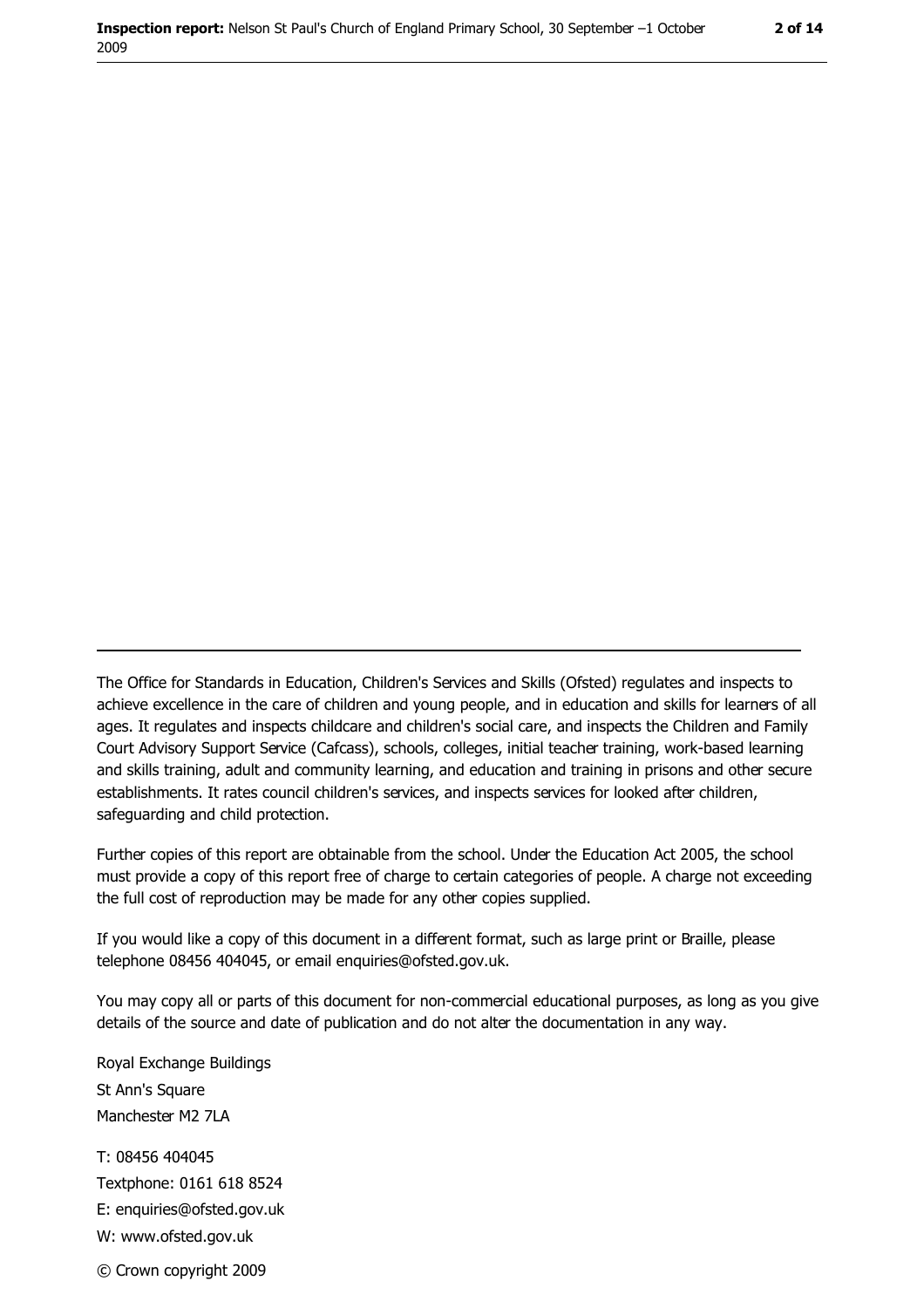# **Introduction**

This inspection was carried out by three additional inspectors. The inspectors visited eight lessons and held meetings with governors, staff and groups of pupils. They observed the school's work and looked at the school's system for tracking pupils' progress. They also looked at pupils' books, the school's safeguarding documents, key policies, assessments and 90 parental questionnaires.

The inspection team reviewed many aspects of the school's work. It looked in detail at the following:

- the success of the school's actions to raise attainment in English  $\blacksquare$
- how Early Years Foundation Stage staff plan so that they are making full use of the  $\blacksquare$ indoor and the outdoor areas
- whether teachers give enough challenge to boys to ensure that they achieve well  $\blacksquare$
- whether the monitoring of pupils' progress is rigorous enough to have an impact on  $\blacksquare$ pupils' achievement.

## **Information about the school**

This school is smaller than average and is situated in an area of above average levels of social and economic disadvantage. The proportion of pupils entitled to free school meals is below average and most pupils are from White British backgrounds. A very small minority of pupils speak English as an additional language. The proportion of pupils with special educational needs and/or disabilities is above the national average. The school has a Reception class in its Early Years Foundation Stage. The school holds the National Healthy School award.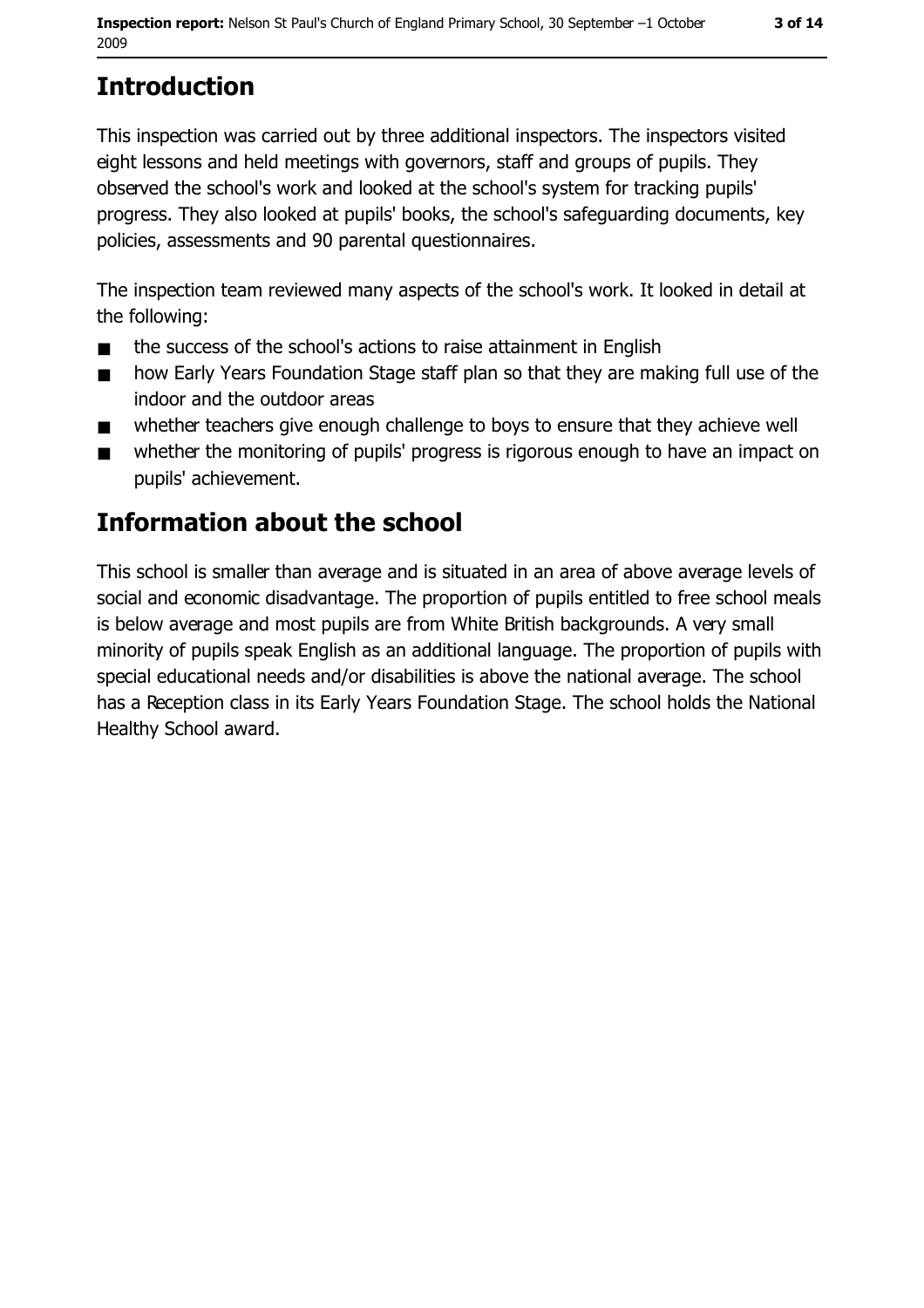Inspection grades: 1 is outstanding, 2 is good, 3 is satisfactory, and 4 is inadequate

# **Inspection judgements**

## Overall effectiveness: how good is the school?

#### The school's capacity for sustained improvement

## **Main findings**

Nelson St Paul's Church of England Primary is a good school. It is a lively community providing a purposeful environment for learning, and pupils enjoy attending. Good links with a range of external partners and organisations help to meet the diverse needs of pupils and bring considerable benefits to their learning and personal development. Children flourish in their first year in school, where they learn to share and follow routines. They also quickly learn how to be polite and courteous and this leads to them building positive and purposeful relationships with adults and other children. Throughout school pupils make good progress. They enter with standards that are below expectations and by the time they leave Year 6 most reach broadly average standards, often above average in mathematics. Standards of writing and presentation of work, however, are lower than other aspects of pupils' work. Pupils for whom English is an additional language and those with special educational needs and/or disabilities make as good progress as their peers. They are well supported by effective teaching assistants who are well skilled to play an active role in the classroom.

Pupils have a keen sense of right and wrong; both in lessons and when playing together they treat each other well and look out for one another. They behave well and have positive attitudes towards learning. Pupils have a good grasp of the importance of eating healthily and engage enthusiastically in games and sports activities. Their social, moral, spiritual and cultural development is good. Pupils contribute well to the school and wider community; they talk passionately about supporting a number of charities and helping children in Tanzania. Pupils benefit from this well-established international link.

The quality of provision is good. Teaching and learning are effective because staff use their good subject knowledge to plan well-paced lessons. Teachers' marking of pupils' work is regular and supportive, but there is inconsistency in explaining to pupils how they can improve their work, especially in English. The interesting and varied curriculum motivates pupils. In the Early Years Foundation Stage, restricted access to the outdoor facilities and the lack of space available there limits what can be achieved. Pupils have good opportunities to learn a range of skills in information and communication technology (ICT) but these skills are not always transferred to work in classrooms, particularly to support writing. Good systems have been established to support pupils as they move from class to class. Pupils know their individual targets and know what they have to do to meet them. Leadership and management are good. The school leaders are caring: they foster an environment in which pupils can achieve well in their personal and academic development. Middle managers, some of whom are new in post, and governors make an effective contribution to leadership. The deputy headteacher ensures that systems to assess and track pupils' progress are good. They are used effectively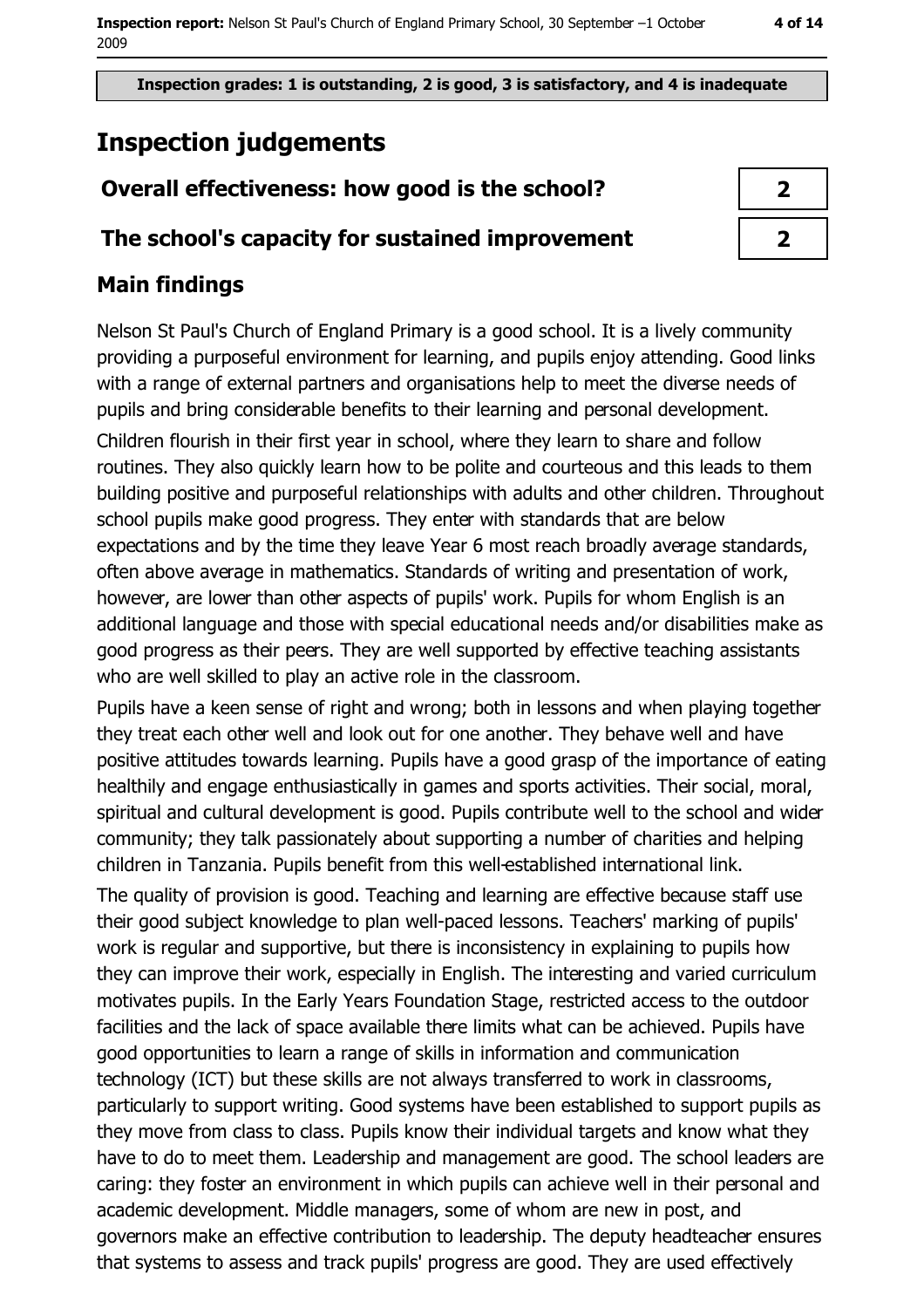and enable managers to take action in relation to issues identified, helping to raise standards. The school evaluates its performance accurately and takes effective action from this as necessary. Improvements since the last inspection show that the school has good capacity to improve.

#### What does the school need to do to improve further?

- Raise standards in English by ensuring that:
	- marking in English consistently helps pupils know how to improve their work
	- pupils' handwriting and their presentation of written work are improved,  $\overline{\phantom{0}}$ particularly in Key Stage 2
	- pupils are given more opportunities in lessons to use their ICT skills to support their writing.
- Increase the opportunities for outdoor learning in the Early Years Foundation Stage by:
	- $\equiv$ improving the quality of the facilities for outdoor learning and access to them

 $\overline{2}$ 

increasing the range of experiences provided outdoors

#### **Outcomes for individuals and groups of pupils**

All groups of pupils make good progress from their starting points, which for most pupils is below and occasionally well below what is expected for their age. Pupils enjoy lessons, work hard and are keen to improve their own learning. Exciting activities fuel pupils' enthusiasm. While looking at different shapes in mathematics, for example, pupils were eager to explore new words as well as build on previous learning to create their own four-sided shapes. Teachers seize on opportunities for pupils to talk together with partners or in small groups to help extend their speaking and listening skills. Pupils enjoy these occasions, showing that they are able to take turns and respond to each others' opinions successfully. Pupils in the early stages of learning English make good progress in the acquisition of the language.

This is a happy school where pupils behave well. They say they feel safe and secure because adults care for them and watch carefully during the day. Pupils' involvement in the school and wider community is good. They take an active part in helping others, including regularly raising funds to support local charities and the hospice as well as supporting children from The Bethany Family project in Tanzania. To support this project pupils initiate their own fundraising activities, which provides meaningful opportunities for them to work in teams, manage money and plan events.

Pupils' understanding of a healthy lifestyle is good. From an early age, pupils know how to eat healthily and they appreciate the many opportunities they have to take part in fitness activities such as dance classes and athletics.

Pupils' attendance is satisfactory. Pupils have plenty of opportunities to express their views, for example as members of the school council, and enjoy contributing to school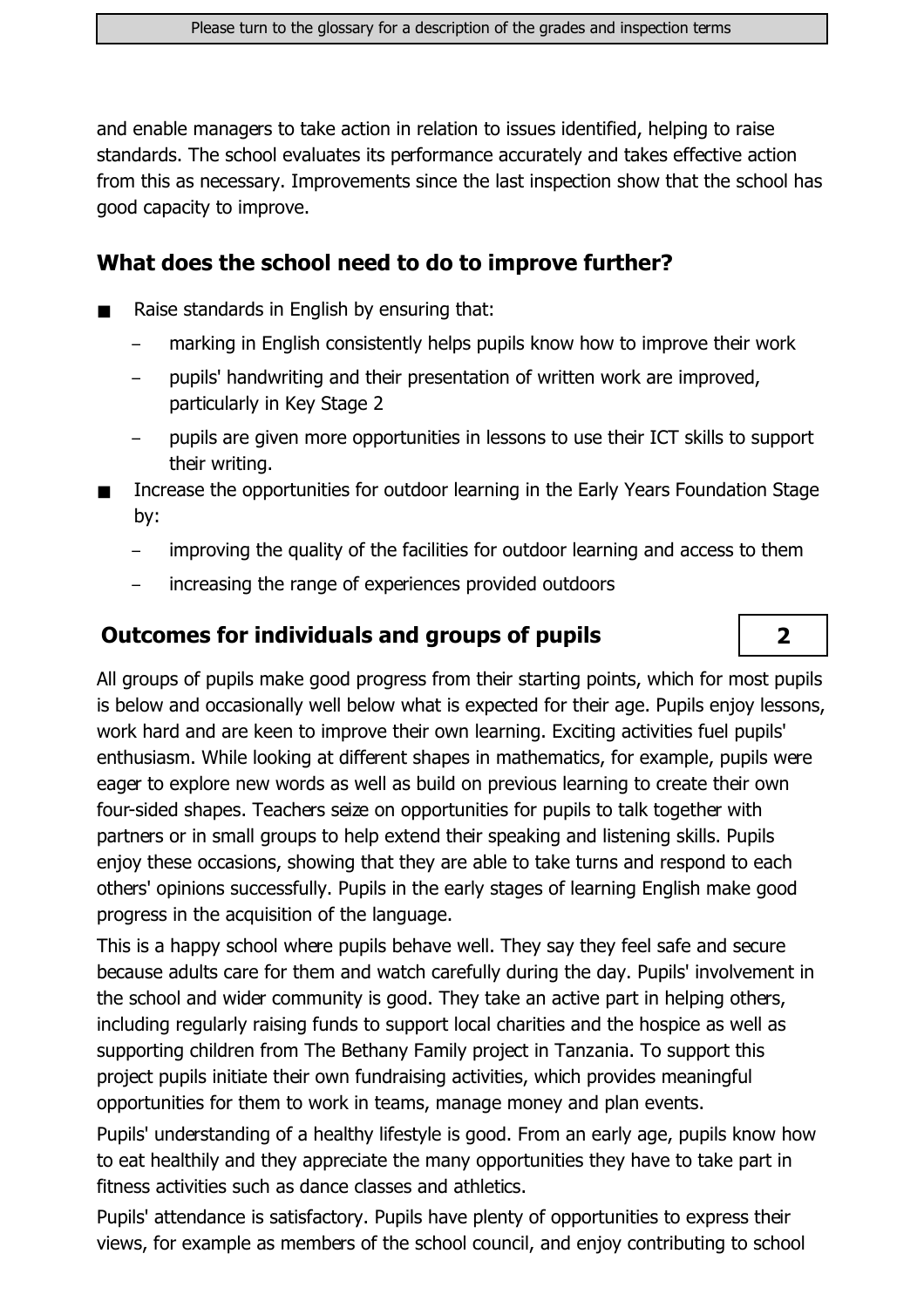#### Inspection grades: 1 is outstanding, 2 is good, 3 is satisfactory, and 4 is inadequate

decisions. All these experiences, combined with their average standards, prepare pupils satisfactorily for the next stage of their education.

These are the grades for pupils' outcomes

| Pupils' achievement and the extent to which they enjoy their learning                                                     |                         |  |
|---------------------------------------------------------------------------------------------------------------------------|-------------------------|--|
| Taking into account:<br>Pupils' attainment <sup>1</sup>                                                                   | 3                       |  |
| The quality of pupils' learning and their progress                                                                        | $\overline{2}$          |  |
| The quality of learning for pupils with special educational needs and/or<br>disabilities and their progress               | $\overline{2}$          |  |
| The extent to which pupils feel safe                                                                                      |                         |  |
| <b>Pupils' behaviour</b>                                                                                                  |                         |  |
| The extent to which pupils adopt healthy lifestyles                                                                       | $\overline{2}$          |  |
| The extent to which pupils contribute to the school and wider community                                                   |                         |  |
| The extent to which pupils develop workplace and other skills that will<br>contribute to their future economic well-being |                         |  |
| Taking into account:                                                                                                      | 3                       |  |
| Pupils' attendance <sup>1</sup>                                                                                           |                         |  |
| The extent of pupils' spiritual, moral, social and cultural development                                                   | $\overline{\mathbf{2}}$ |  |

#### How effective is the provision?

Children make good progress throughout school because the quality of teaching and the curriculum are good. A positive feature in all lessons is the high quality of relationships between staff and pupils, which helps to create a positive and supportive climate for learning. Teachers use interactive whiteboards well to help motivate and engage pupils. ICT skills are well taught, but pupils do not have enough opportunities to use them to improve their writing. Marking is regular and positive in tone, but does not always help pupils understand what they have to do to improve their work. Curriculum planning emphasises links between subjects; these create meaningful opportunities for learning and for pupils to apply their skills to new situations. Each Friday, for example, Key Stage 2 pupils participate in a wide range of activities such as music, drama and French. They are able use their skills to design and make products, which they present to their 'Dragons' Den'. The school works well with a range of partners in the community,

The grades for attainment and attendance are: 1 is high; 2 is above average; 3 is broadly average; and 4 is low.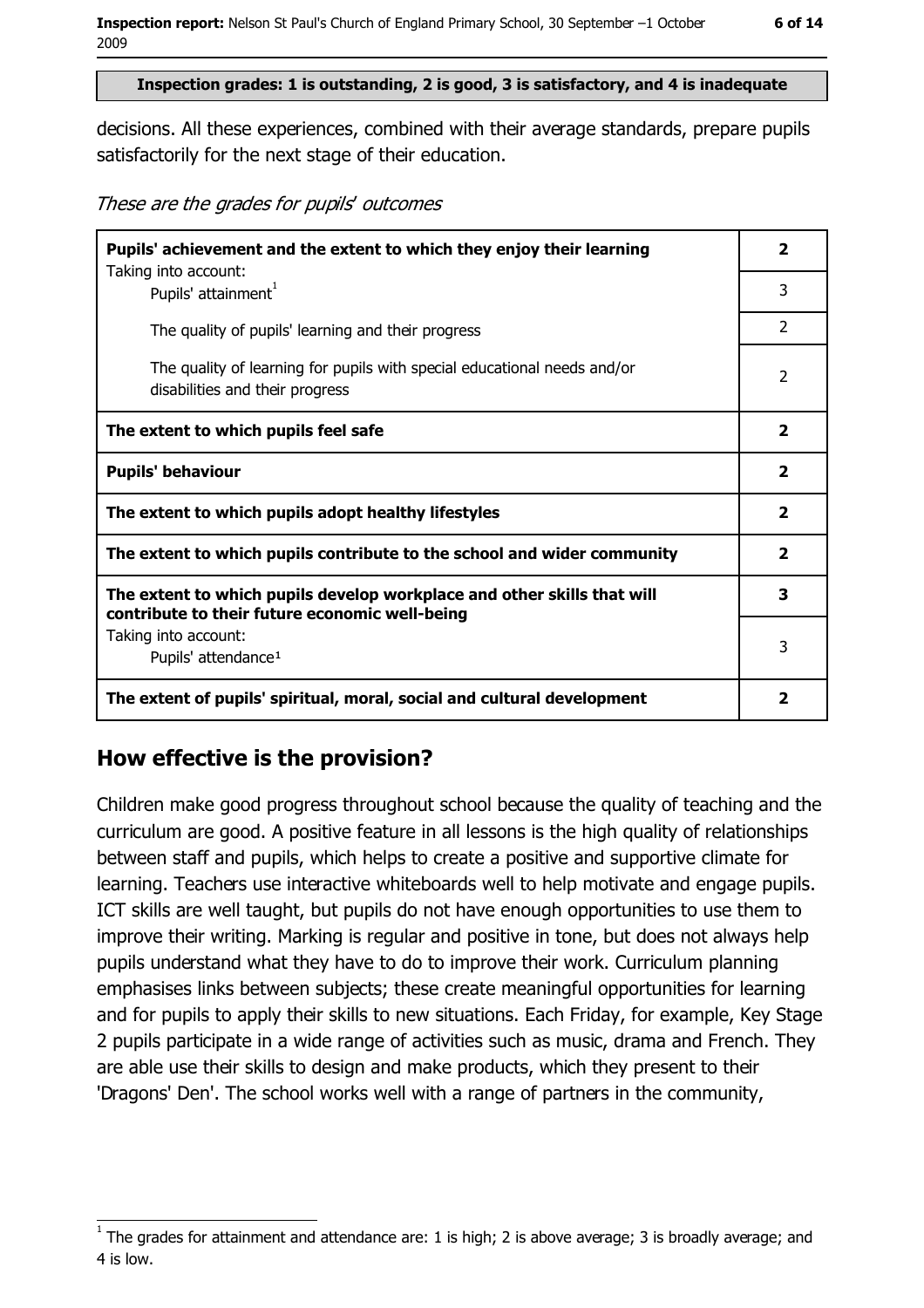helping to widen extra-curricular opportunities. Year 5 and 6 pupils have the opportunity to take part in residential activities. These activities help to raise pupils' awareness of different people's needs and life experiences, and help to equip the pupils for their future life.

The good quality care that adults provide for pupils is reflected in the way that pupils say they know they can talk to any adult if they need help. The school works with a range of agencies to support pupils' needs, including those with additional learning needs. The school had adopted good practices to ensure pupils are safe, helping them to enjoy their learning and develop personal skills. Staff are well trained and integrate issues of safety into lessons. The school works closely with parents to raise their awareness of the effect on learning of taking their pupils out of school during term time.

These are the grades for the quality of provision

| The quality of teaching                                                                                    |  |
|------------------------------------------------------------------------------------------------------------|--|
| Taking into account:<br>The use of assessment to support learning                                          |  |
| The extent to which the curriculum meets pupils' needs, including, where<br>relevant, through partnerships |  |
| The effectiveness of care, guidance and support                                                            |  |

#### How effective are leadership and management?

The headteacher and all leaders demonstrate a caring attitude which pervades the work of the school. This is an inclusive school where all pupils have an equal opportunity to do well. The school is very effective at tackling discrimination. The school's evaluation of its own performance is accurate, and recent actions taken to improve achievement have already had a positive impact. For example, results for 2009 indicate that standards at the end of Key Stage 2 have risen, boys have achieved well, particularly in mathematics and science, and the more able pupils have achieved the higher levels. Achieving these goals shows the school has good capacity to improve. The leadership of the school has shown good judgement in moving teachers to work with different age groups to develop their experience and skills. Teachers say that this has energised them in the school's drive to raise standards. Governors provide effective guidance and keep a good balance between offering support to the school and challenging it to do better. The school adopts good practice in relation to safeguarding procedures and takes an active approach to making pupils aware of safety issues. Contribution to community cohesion is good. The school values links with the local community and other parts of the world. As a result, pupils respect people from different backgrounds.

These are the grades for leadership and management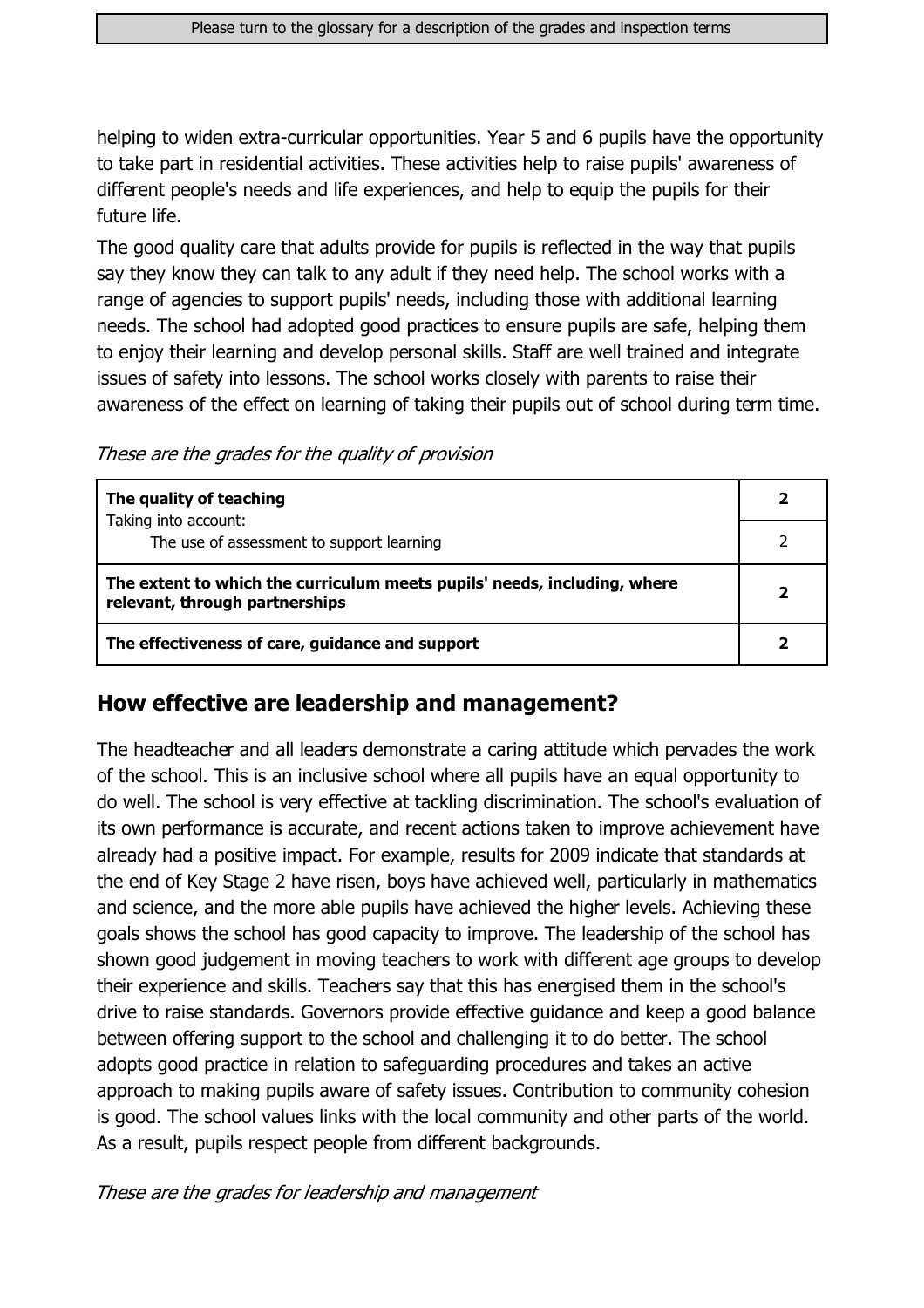#### Inspection grades: 1 is outstanding, 2 is good, 3 is satisfactory, and 4 is inadequate

| The effectiveness of leadership and management in embedding ambition and<br>driving improvement                                                                     | 2                       |
|---------------------------------------------------------------------------------------------------------------------------------------------------------------------|-------------------------|
| Taking into account:<br>The leadership and management of teaching and learning                                                                                      | 2                       |
| The effectiveness of the governing body in challenging and supporting the<br>school so that weaknesses are tackled decisively and statutory responsibilities<br>met | $\overline{\mathbf{2}}$ |
| The effectiveness of the school's engagement with parents and carers                                                                                                | $\mathbf{z}$            |
| The effectiveness of partnerships in promoting learning and well-being                                                                                              | 2                       |
| The effectiveness with which the school promotes equality of opportunity and<br>tackles discrimination                                                              | 2                       |
| The effectiveness of safeguarding procedures                                                                                                                        | $\overline{\mathbf{2}}$ |
| The effectiveness with which the school promotes community cohesion                                                                                                 | $\mathbf{2}$            |
| The effectiveness with which the school deploys resources to achieve<br>value for money                                                                             | 2                       |

#### **Early Years Foundation Stage**

The effectiveness of the Early Years Foundation Stage is good. Children's love of learning begins in the Reception class where they are well nurtured and cared for in a safe environment. Children quickly settle into school and are happy. Their progress is checked regularly and adults use the information to modify what they do to meet the needs of individuals. This helps all groups of children to learn well and make good progress towards the goals expected for their age. Leadership and management of the Early Years Foundation Stage are good, ensuring that planning reflects an understanding of how young children learn. Within a stimulating environment, activities are well chosen and children clearly enjoy their learning, such as when they were counting frogs and adding them to make new and larger numbers. Children are able to use both indoors and outdoors but at present full access to the outdoor facilities is limited. As result there are fewer opportunities for children to enjoy a wide range of experiences. Children's personal, social and emotional development is good; they behave well and are keen to learn.

**Overall effectiveness of the Early Years Foundation Stage**  $\overline{2}$ Taking into account:  $\overline{2}$ Outcomes for children in the Early Years Foundation Stage  $\overline{2}$ The quality of provision in the Early Years Foundation Stage The effectiveness of leadership and management of the Early Years  $\overline{2}$ **Foundation Stage** 

These are the grades for the Early Years Foundation Stage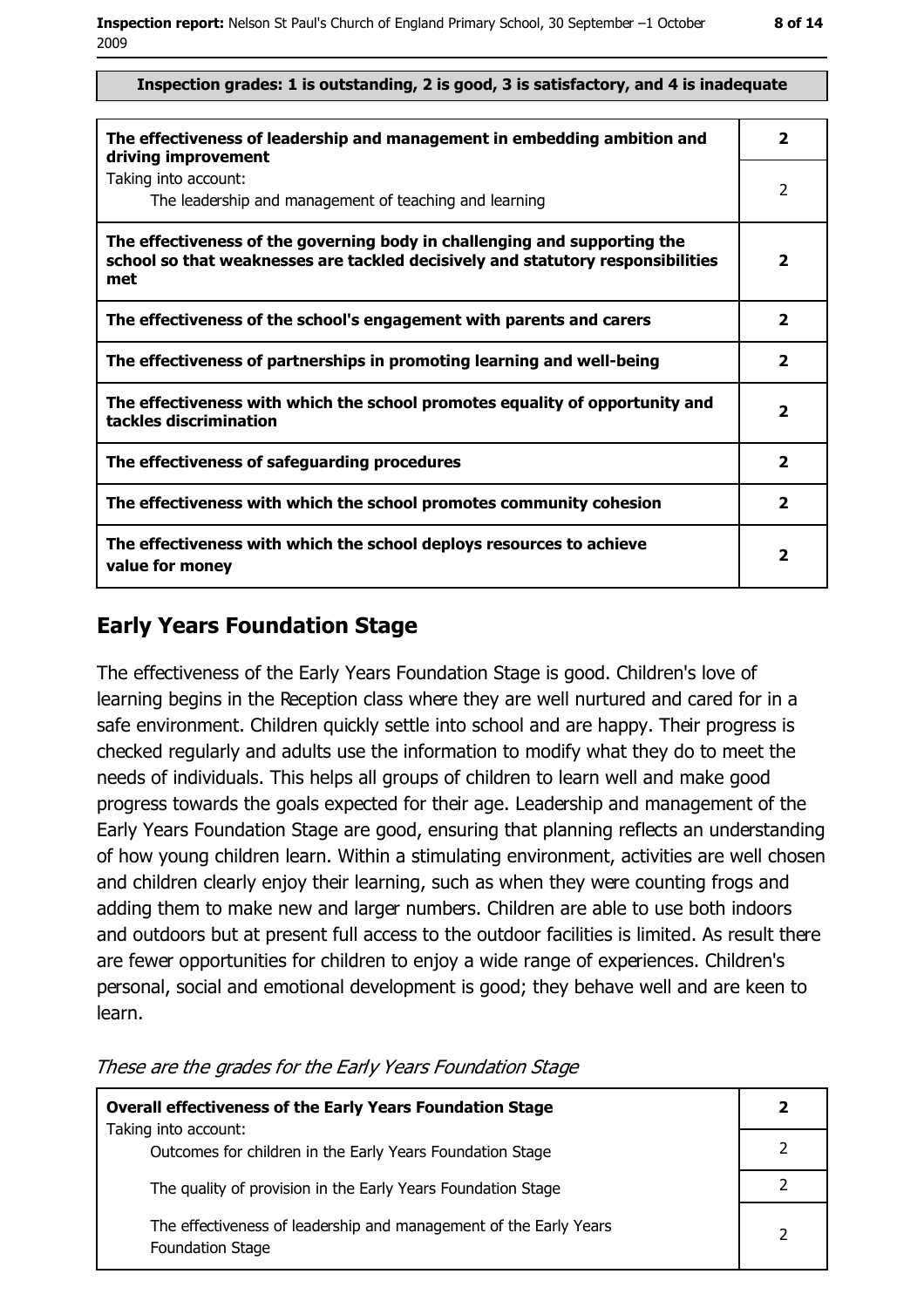#### **Views of parents and carers**

Parents are very positive about the way the school cares for and educates their children. A very large majority of parents feel that their children enjoy school, are kept safe. They are pleased with their children's progress. Some parents took time to add comments to the questionnaire to reinforce the strength of their positive views and these were endorsed by inspection evidence. There was also a very small minority of parents who raised concerns and these were looked into by the inspection team. A few parents were concerned about how the school deals with unacceptable behaviour. Inspectors found that behaviour in school is good; the school has a system in place that includes working with pupils and parents, and has a range of sanctions for the very small number of pupils who do not always behave well. A few parents felt that there were occasions when the school does not always take account of their suggestions. The inspection found that parents are asked to complete an annual parental satisfaction questionnaire. Responses to this are featured in the school's newsletter and the headteacher is always pleased to receive suggestions and take appropriate action.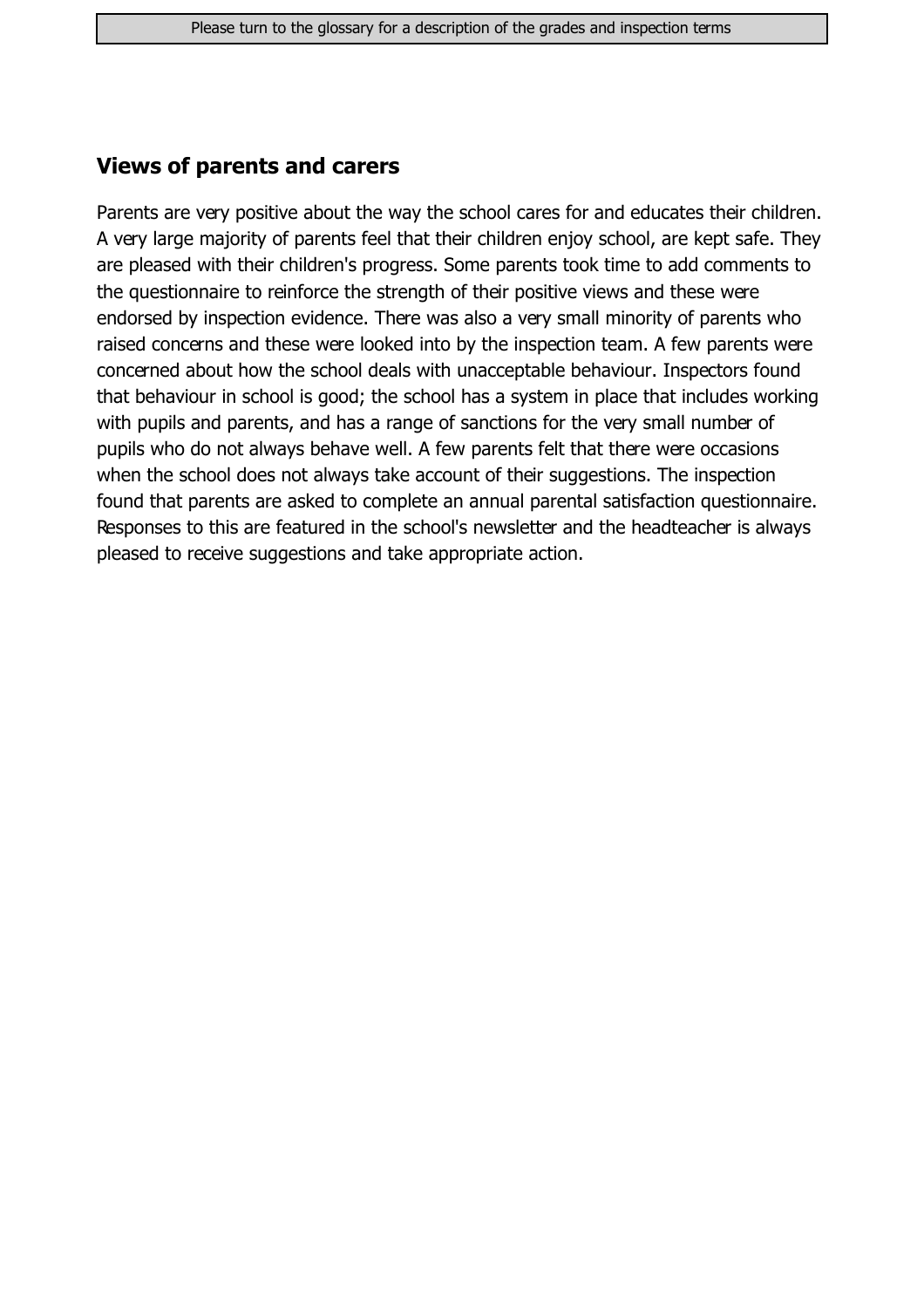#### Responses from parents and carers to Ofsted's questionnaire

Ofsted invited all the registered parents and carers of pupils registered at Nelson St Paul's Church of England Primary School to complete a questionnaire about their views of the school.

In the questionnaire, parents and carers were asked to record how strongly they agreed with 13 statements about the school.

The inspection team received 90 completed questionnaires by the end of the on-site inspection. In total, there are 201 pupils registered at the school.

| <b>Statements</b>                                                                                                                                                                                                                                       | <b>Strongly</b><br><b>Agree</b> |               | <b>Agree</b> |               | <b>Disagree</b> |                | <b>Strongly</b><br>disagree |                |
|---------------------------------------------------------------------------------------------------------------------------------------------------------------------------------------------------------------------------------------------------------|---------------------------------|---------------|--------------|---------------|-----------------|----------------|-----------------------------|----------------|
|                                                                                                                                                                                                                                                         | <b>Total</b>                    | $\frac{1}{2}$ | <b>Total</b> | $\frac{0}{0}$ | <b>Total</b>    | $\frac{1}{2}$  | <b>Total</b>                | $\frac{1}{2}$  |
| My child enjoys school                                                                                                                                                                                                                                  | 108                             | 59            | 64           | 35            | 8               | 4              | 0                           | 0              |
| The school keeps my child<br>safe                                                                                                                                                                                                                       | 102                             | 55            | 70           | 38            | 12              | 7              | 0                           | 0              |
| The school informs me<br>about my child's progress                                                                                                                                                                                                      | 90                              | 50            | 76           | 42            | 12              | 7              | 0                           | 0              |
| My child is making enough<br>progress at this school                                                                                                                                                                                                    | 84                              | 48            | 72           | 41            | 12              | 7              | 1                           | $\mathbf{1}$   |
| The teaching is good at this<br>school                                                                                                                                                                                                                  | 109                             | 58            | 70           | 37            | 8               | 4              | 1                           | $\mathbf{1}$   |
| The school helps me to<br>support my child's learning                                                                                                                                                                                                   | 78                              | 43            | 88           | 49            | 10              | 6              | 0                           | 0              |
| The school helps my child to<br>have a healthy lifestyle                                                                                                                                                                                                | 94                              | 52            | 76           | 42            | 6               | 3              | 0                           | $\mathbf 0$    |
| The school makes sure that<br>my child is well prepared for<br>the future (for example<br>changing year group,<br>changing school, and for<br>children who are finishing<br>school, entering further or<br>higher education, or<br>entering employment) | 70                              | 40            | 92           | 52            | 6               | 3              | $\mathbf 0$                 | $\mathbf 0$    |
| The school meets my child's<br>particular needs                                                                                                                                                                                                         | 90                              | 49            | 86           | 47            | 6               | 3              | 0                           | 0              |
| The school deals effectively<br>with unacceptable behaviour                                                                                                                                                                                             | 76                              | 42            | 78           | 44            | 18              | 10             | $\overline{2}$              | $\mathbf{1}$   |
| The school takes account of<br>my suggestions and<br>concerns                                                                                                                                                                                           | 64                              | 37            | 74           | 42            | 24              | 14             | 4                           | $\overline{2}$ |
| The school is led and<br>managed effectively                                                                                                                                                                                                            | 72                              | 40            | 96           | 53            | 8               | $\overline{4}$ | $\mathbf 0$                 | 0              |
| Overall, I am happy with my<br>child's experience at this<br>school                                                                                                                                                                                     | 102                             | 56            | 70           | 38            | 8               | $\overline{4}$ | 0                           | 0              |

The table above summarises the responses that parents and carers made to each statement. The percentages indicate the proportion of parents and carers giving that response out of the total number of completed questionnaires. Where one or more parents and carers chose not to answer a particular question, the percentages will not add up to 100%.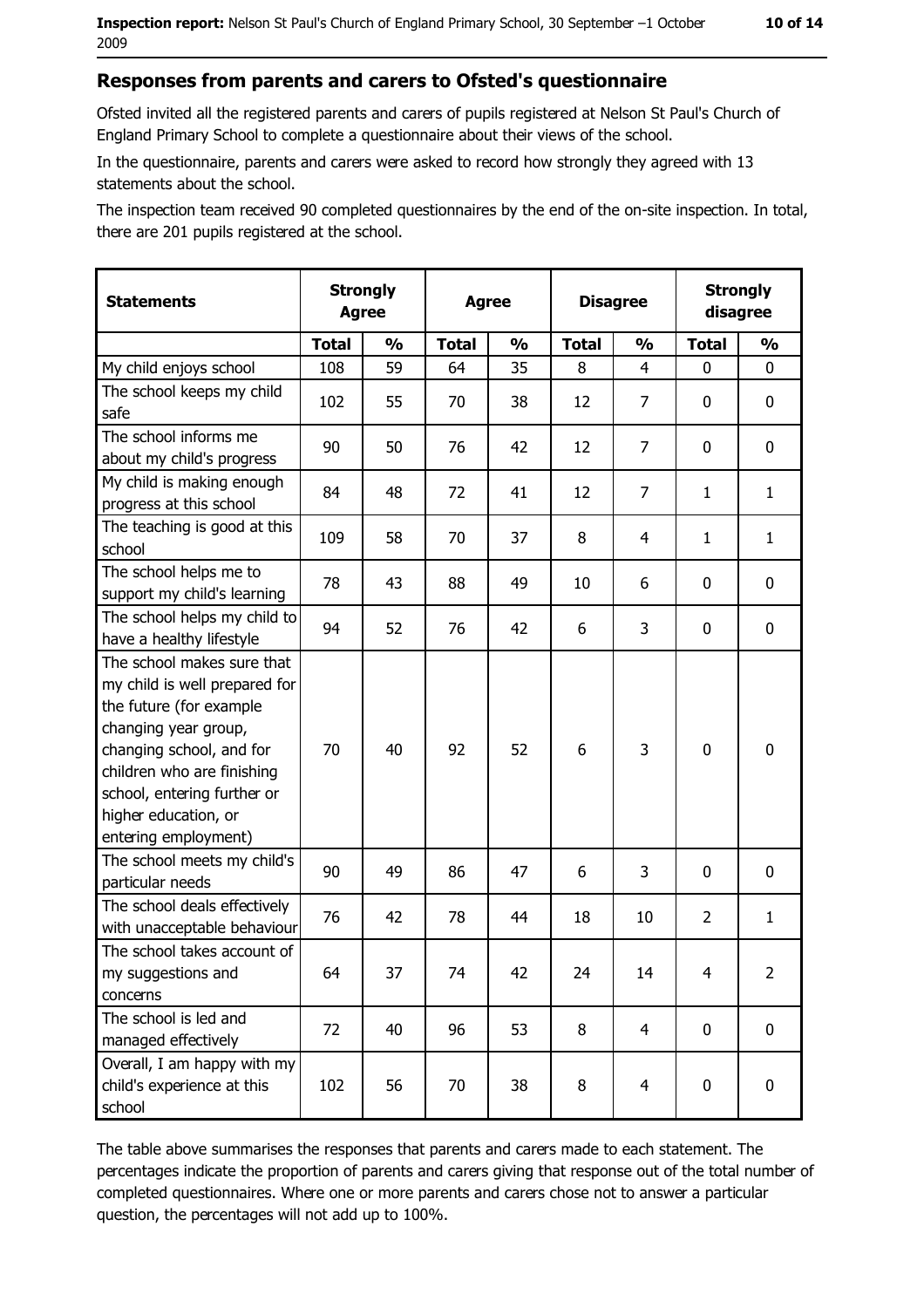## **Glossary**

### What inspection judgements mean

| Grade   | <b>Judgement</b> | <b>Description</b>                                                                                                                                                                                                               |  |
|---------|------------------|----------------------------------------------------------------------------------------------------------------------------------------------------------------------------------------------------------------------------------|--|
| Grade 1 | Outstanding      | These features are highly effective. An oustanding<br>school provides exceptionally well for its pupils' needs.                                                                                                                  |  |
| Grade 2 | Good             | These are very positive features of a school. A school<br>that is good is serving its pupils well.                                                                                                                               |  |
| Grade 3 | Satisfactory     | These features are of reasonable quality. A satisfactory<br>school is providing adequately for its pupils.                                                                                                                       |  |
| Grade 4 | Inadequate       | These features are not of an acceptable standard. An<br>inadequate school needs to make significant<br>improvement in order to meet the needs of its pupils.<br>Ofsted inspectors will make further visits until it<br>improves. |  |

#### Overall effectiveness of schools inspected between September 2007 and July 2008

|                       | Overall effectiveness judgement (percentage of<br>schools) |      |                     |                   |
|-----------------------|------------------------------------------------------------|------|---------------------|-------------------|
| <b>Type of school</b> | <b>Outstanding</b>                                         | Good | <b>Satisfactory</b> | <b>Inadequate</b> |
| Nursery schools       | 39                                                         | 58   | 3                   | 0                 |
| Primary schools       | 13                                                         | 50   | 33                  | 4                 |
| Secondary schools     | 17                                                         | 40   | 34                  | 9                 |
| Sixth forms           | 18                                                         | 43   | 37                  | $\overline{2}$    |
| Special schools       | 26                                                         | 54   | 18                  | $\overline{2}$    |
| Pupil referral units  | 7                                                          | 55   | 30                  | 7                 |
| All schools           | 15                                                         | 49   | 32                  | 5                 |

New school inspection arrangements were introduced on 1 September 2009. This means that inspectors now make some additional judgements that were not made previously.

The data in the table above were reported in The Annual Report of Her Majesty's Chief Inspector of Education, Children's Services and Skills 2007/08.

Percentages are rounded and do not always add exactly to 100. Secondary school figures include those that have sixth forms, and sixth form figures include only the data specifically for sixth form inspection judgements.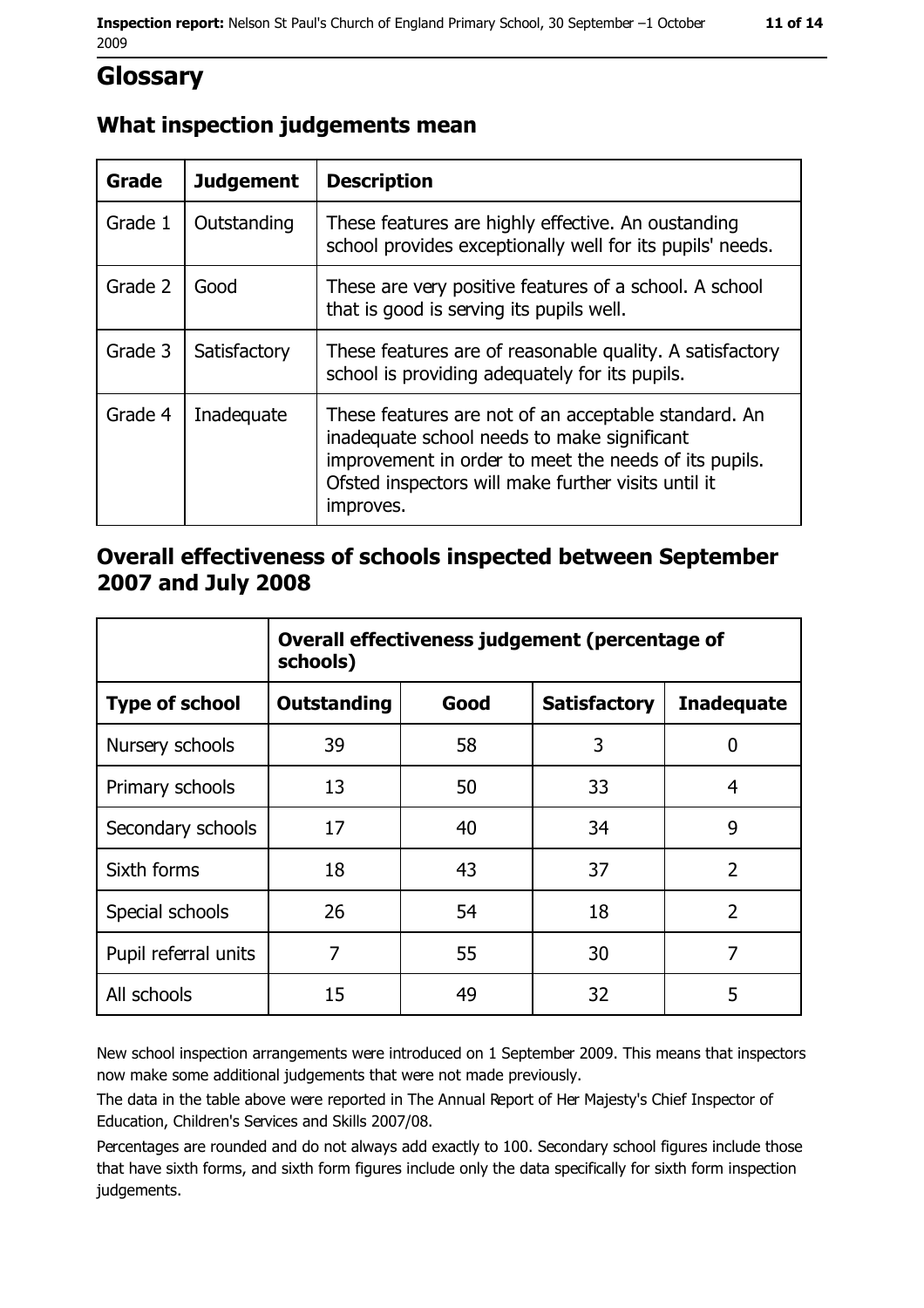## **Common terminology used by inspectors**

| Achievement:                  | the progress and success of a pupil in<br>their learning, development or training.                                                                                                                                                                                                                                |
|-------------------------------|-------------------------------------------------------------------------------------------------------------------------------------------------------------------------------------------------------------------------------------------------------------------------------------------------------------------|
| Attainment:                   | the standard of the pupils' work shown by<br>test and examination results and in<br>lessons.                                                                                                                                                                                                                      |
| Capacity to improve:          | the proven ability of the school to<br>continue improving. Inspectors base this<br>judgement on what the school has<br>accomplished so far and on the quality of<br>its systems to maintain improvement.                                                                                                          |
| Leadership and management:    | the contribution of all the staff with<br>responsibilities, not just the headteacher,<br>to identifying priorities, directing and<br>motivating staff and running the school.                                                                                                                                     |
| Learning:                     | how well pupils acquire knowledge,<br>develop their understanding, learn and<br>practise skills and are developing their<br>competence as learners.                                                                                                                                                               |
| <b>Overall effectiveness:</b> | inspectors form a judgement on a school's<br>overall effectiveness based on the findings<br>from their inspection of the school. The<br>following judgements, in particular,<br>influence what the overall effectiveness<br>judgement will be.                                                                    |
|                               | The school's capacity for sustained<br>improvement.<br>Outcomes for individuals and groups<br>of pupils.<br>The quality of teaching.<br>The extent to which the curriculum<br>٠<br>meets pupil's needs, including where<br>relevant, through partnerships.<br>The effectiveness of care, guidance<br>and support. |
| Progress:                     | the rate at which pupils are learning in<br>lessons and over longer periods of time. It<br>is often measured by comparing the<br>pupils' attainment at the end of a key<br>stage with their attainment when they<br>started.                                                                                      |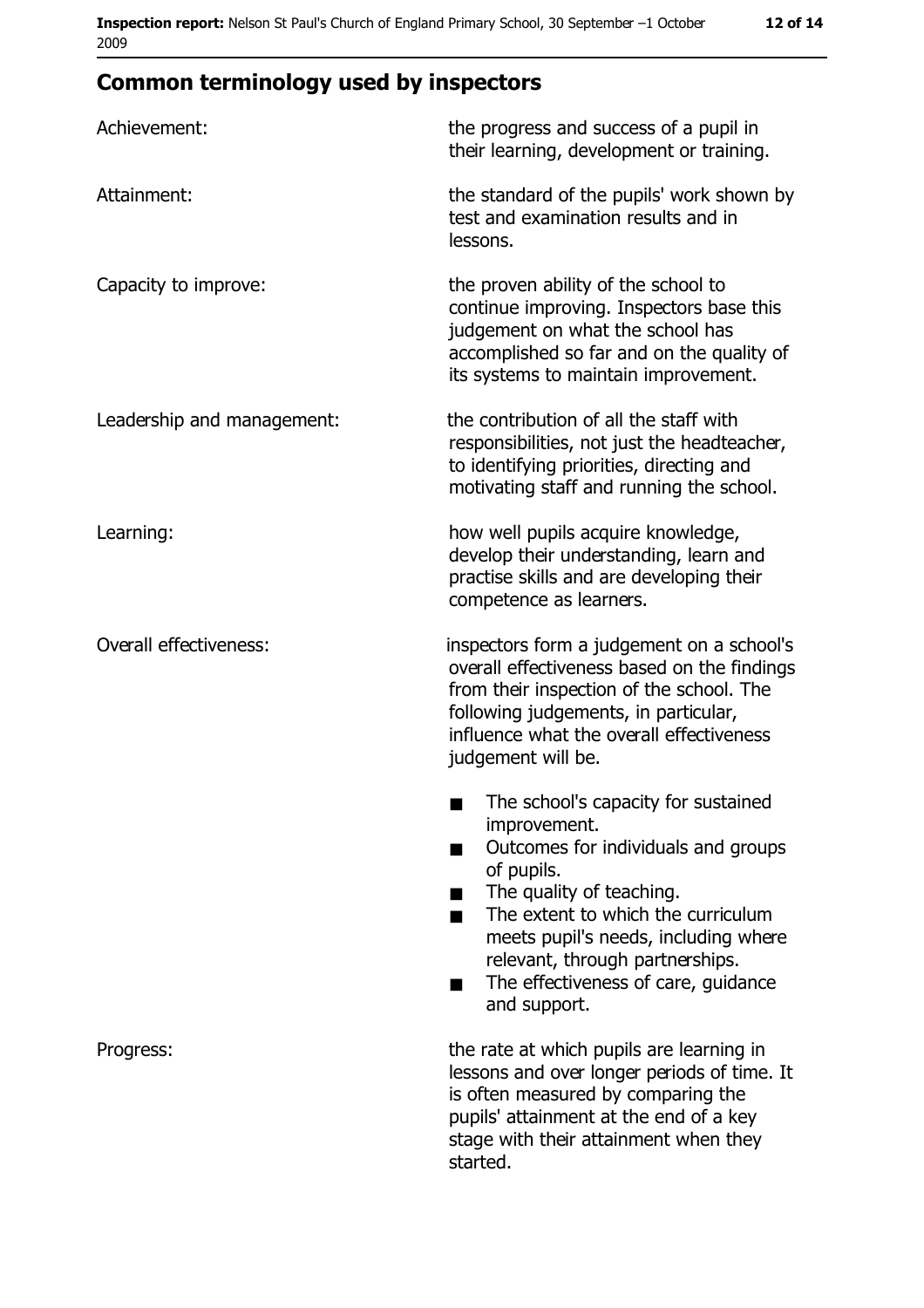#### This letter is provided for the school, parents and carers to share with their children. It describes Ofsted's main findings from the inspection of their school.



Inspection of Nelson St Paul's Church of England Primary School, Nelson, BB9 0DZ I am writing to thank you on behalf of the team for making us feel so welcome when we visited your school. We really enjoyed talking to you and have good memories of how friendly you were. The teachers care for you well and we were impressed with the good levels of care and friendliness you show towards each other. You behave well. We were also impressed by your good understanding of how to keep healthy. It was good to see that you raise funds for charity and help so much in your community.

We enjoyed watching you learn in your classrooms and outside them too. The school provides a wide range of activities for you. We have asked your school to improve the area that Reception children have outside so that they can enjoy many more activities, just like they do inside. Teachers work very hard to help you learn and we think that teaching in your school is good. The curriculum is good too.

I have asked your school to help you to improve your work in English by improving your writing. I have asked your teachers to add extra comments when they mark your work so that you know what you have to do next time. We have also asked that your teachers help those of you in Key Stage 2 to do your very neatest handwriting and always to present your work in a tidy way. We could see how much you enjoy using computers and have asked your school to try and include computers much more, particularly in English.

We were really pleased to tell your headteacher that your school is a good school. Well done and I hope you all continue to work hard as well as enjoy school.